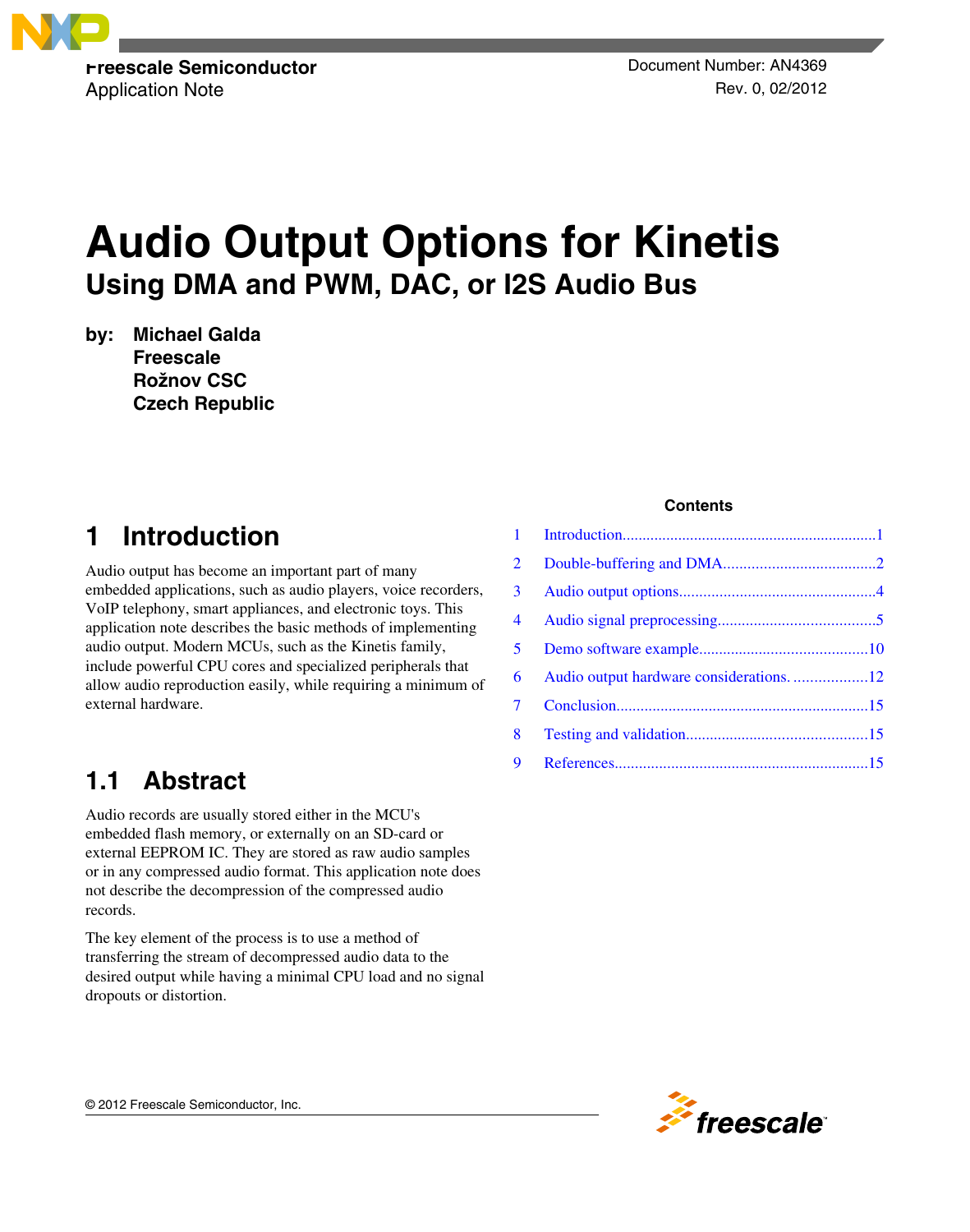<span id="page-1-0"></span>

#### **Double-buffering and DMA**

One of the recommended methods is to use double-buffering and direct memory access (DMA). In this case the audio data can be read and processed by the CPU while the DMA hardware state machine feeds the audio output with audio samples in the background.

Examples of application areas:

- Answering machines
- VoIP telephony
- Safety systems
- Smart medical appliances
- Voice recorders
- Intercoms
- Walkie-talkies
- Electronic toys

# **2 Double-buffering and DMA**

These software and hardware methods are commonly used in applications that require a continuous data flow while using a minimum of CPU cycles.

### **2.1 Ping-pong buffers**

At any one time, one buffer is actively being played (the front buffer), while the second (background) buffer is filled with the new audio samples. When playing is completed, the roles of the two buffers are switched. This is usually accomplished by switching the pointers. See [Figure 1](#page-2-0) and [Figure 2](#page-3-0) for details.

### **2.2 Direct memory access (DMA)**

Direct memory access is ensured by the DMA controller, which is a special MCU peripheral capable of transferring large blocks of data between memory locations with no CPU assistance needed.

The software initializes a DMA channel with the DMA transfer attributes, the source and destination memory address, the number of bytes transferred in the minor loop (single memory access) and the number of minor loops inside the major loop, which defines the total size of the transferred data block. The source/destination address is incremented automatically after the completion of every minor loop. When the complete block has been transferred (the major loop done), the IRQ is generated by the DMA channel. Two separated or adjacent physical SRAM memory arrays can be used to create two pingpong buffers.

Some of the DMA peripherals, such as the eDMA module used on Kinetis devices, allow generation of an IRQ on a halfpoint transfer event. This means that the IRQ will be generated when half of the total transfers have been done (DMA citer = biter/2) and the next IRQ is requested when the major loop is done (after the last transfer).

In our example, we are using a single DMA source buffer, which is split into two parts (the lower half and the upper half). These two subparts are acting as two ping-pong buffers. The source address is set to the beginning of the DMA source audio buffer. The destination address is the address of the MCU peripheral register responsible for the audio output. In our case it may be a FlexTimer channel value register (PWM duty register), a DAC output data register, or an I2S transmit data register. The source offset and number of bytes (NBYTES) transferred in a single minor loop is equal to two bytes (16 bits), because the source audio samples are 16-bit values.

### **NOTE**

Some additional audio processing such as oversampling, filtering, output dithering, and signal value scaling may be required from the CPU.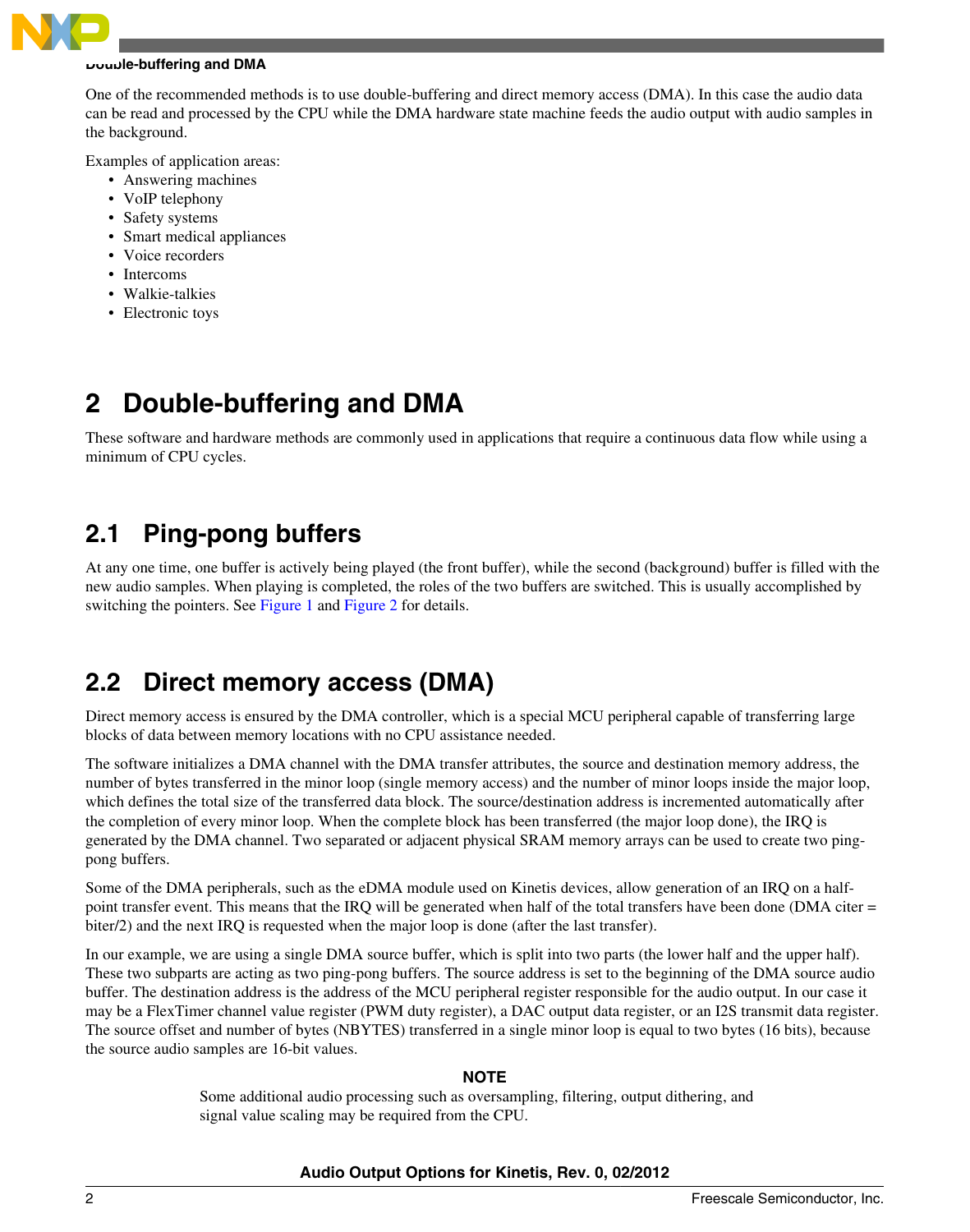<span id="page-2-0"></span>

#### **Double-buffering and DMA**

When the first of the ping-pong audio buffers is transferred by the DMA channel to the output, the DMA (halfway point) IRQ is generated. The DMA source address points to the second buffer and the first buffer can be loaded with the new audio samples. When the second buffer transfer is completed, an IRQ is generated and the DMA source pointer is automatically rewound to the beginning of the first buffer. For the CPU, this appears as two individual audio buffers, while for the DMA controller these act as a continuous input buffer, which ensures playback with no lags. See [Figure 2](#page-3-0) for details.



**Figure 1. Audio input-output data processing stream**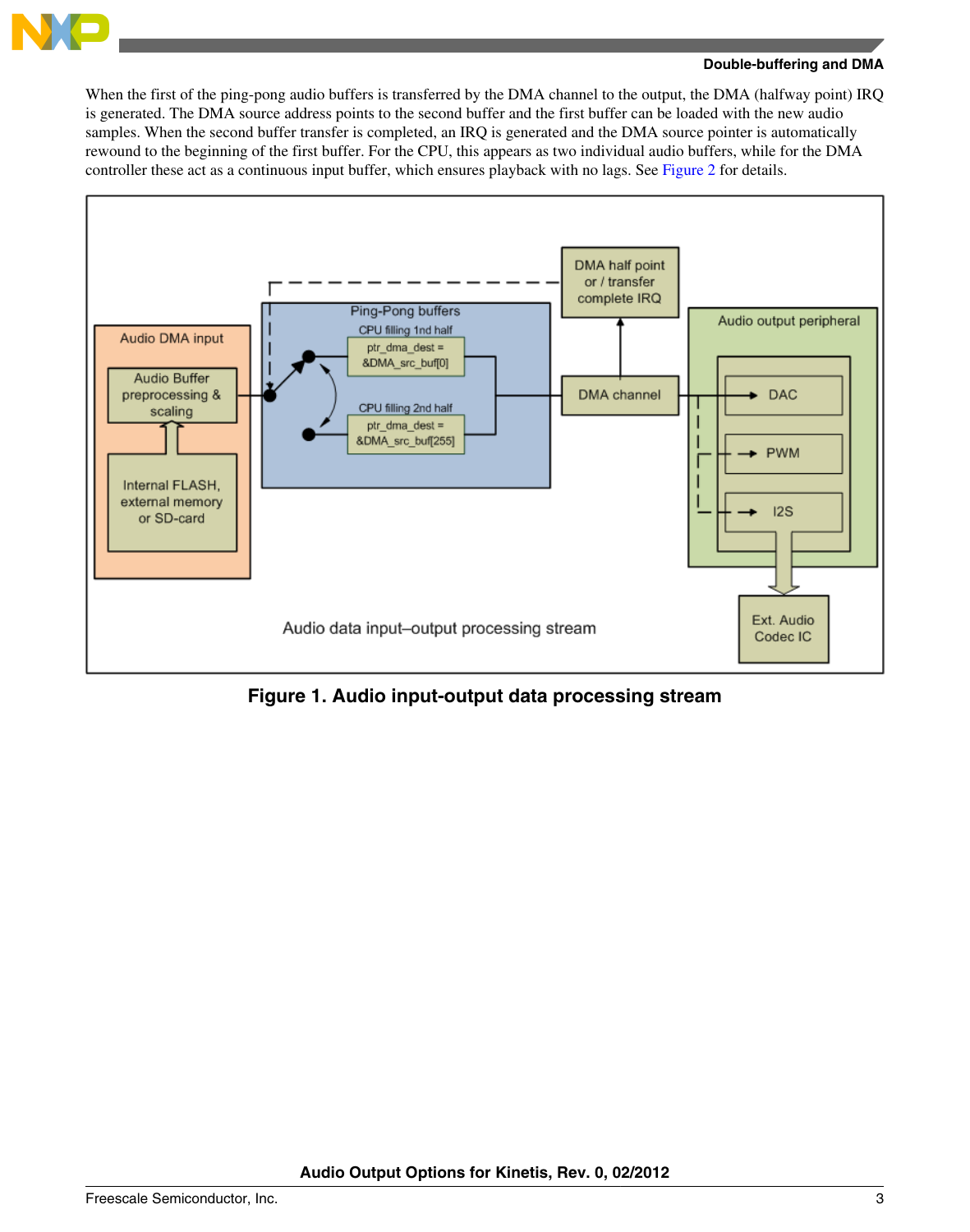<span id="page-3-0"></span>

#### **Audio output options**



**Figure 2. DMA input buffer in detail**

# **3 Audio output options**

Depending on the required audio output quality, there are several output options possible, such as PWM, DAC, or an external audio codec IC through the I2S audio bus. The Kinetis MCU family supports the FlexTimer peripherals, providing several PWM outputs, 12-bit DAC converters, and a specialized I2S peripheral audio bus interface compatible with an external audio codec IC.

As mentioned above, the audio output peripheral options for Kinetis devices are:

- DAC  $(12-bit)$
- PWM (FlexTimer)
- I2S (SAI) bus over an external codec IC

# **3.1 Advantages of the different solutions**

Pulse width modulation(PWM) output with a simple low-pass filter can be used in a cost-sensitive application. The PWM output pins provide enough current to drive the low-impedance speaker directly without an amplifier. Additionally, the current can be boosted by a transistor or op-amp. The key point is to design the output low-pass filter properly considering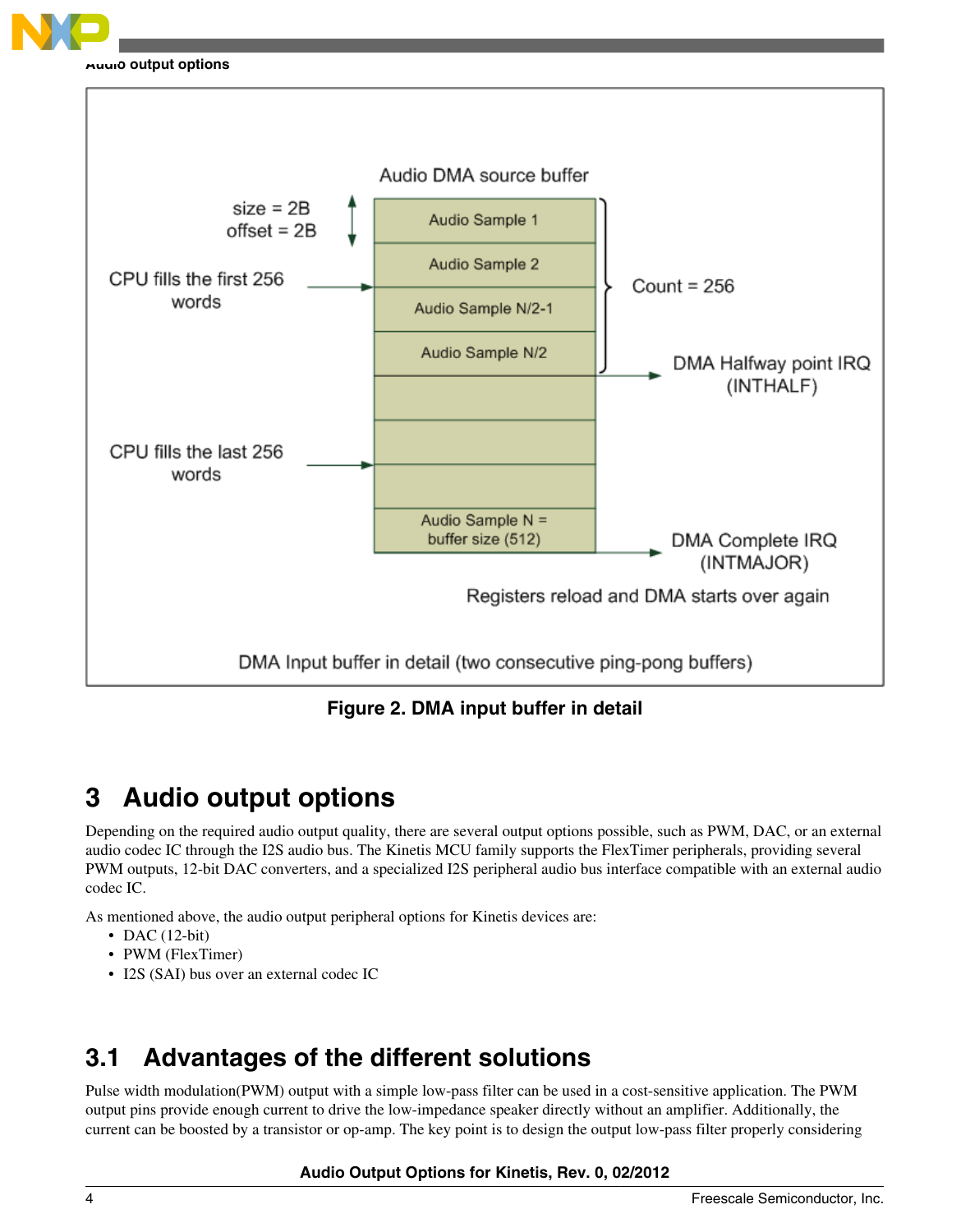<span id="page-4-0"></span>

#### **Audio signal preprocessing**

the filter cutoff frequency. The main disadvantage to this solution is that the PWM switching frequency should be set higher than 16 kHz (higher than the audible band). The PWM provides a square signal on the output, which is reconstructed and smoothed as an acoustic signal after going through the low-pass filter and by the inductance of the speaker coil. The PWM timer output compare event can trigger the DMA transfer directly.

Digital-to-analog-converter (DAC) output can generate very smooth signals, so it can provide better results than the PWM. The DAC current output capability is very low (maximum 1 mA) , and so it has to be amplified externally. The DAC output register has to be periodically reloaded with a new sample by the DMA channel. A single PIT channel or a FlexTimer channel running in output compare mode, with a period equal to the audio sampling rate, can be used for triggering the DMA.

The Inter-IC Sound (IIS or I2S) bus is a standardized audio data interface commonly used and supported by a number of external audio codec ICs available on the market.

### **3.2 Output signal resolution versus frequency**

#### **PWM output resolution**

With the FlexTimer module, we can generate a PWM output signal with a theoretical resolution of up to 16 bits. If the PWM is used for audio output, the PWM reloading frequency (switching frequency) is equal to the audio output sample rate.

Considering the maximum FlexTimer module input frequency (50 MHz on a Kinetis K60 MCU running on a 100 MHz system clock), we can generate a 16-bit PWM output with a PWM reload frequency up to 50000000 / 65536 = 763 Hz, which is of course too low a switching frequency for the audio signal sample rate.

For instance, if we need an output audio sample rate equal to  $22 \text{ kHz} = 22050 \text{ Hz}$ , we will get the following equation:  $50000/22050 = 2268$ , which is close to  $\sim 2048$  corresponding to 12 bits of PWM resolution.

#### **DAC frequency limits**

The Kinetis DAC output resolution is 12-bit only. This means that a 16-bit audio sample value has to be truncated as well.

The DAC setting time is limited. For the Kinetis devices, the data sheet specifies 15–30  $\mu$ s in hi-speed mode. Practical measurements have confirmed that we can go up to ~50 kHz.

The audio data samples are usually stored in 16-bit signed integer format. For the above-mentioned reasons, the values have to be scaled (converted to an unsigned integer) and divided to the proper size to be compatible with the PWM or DAC outputs. This is done in the software by adding +32768 and bit-shifting to get the desired output resolution.

#### **Example of output value scaling:**

*// Convert an audio sample from 16-bit signed to 12-bit unsigned value for PWM or DAC output*

*\*p\_audio\_dst++ = ((uint16\_t)(audsample + 32768))>>4;*

#### **I2S data format**

I2S data is sent from the MSB to the LSB beginning from the second clock cycle after the word select clock transition. The transmitting MSB first allows both the transmitting and receiving devices to not care about the audio precision of the remote device. For instance, if the transmitter is sending 32 bits per channel to a device with only 24 or 16 bits of resolution, the receiving device may simply ignore the extra bits. If the transmitter is sending 16-bit samples per channel to a receiving device with 24 bits of precision, the receiver will simply zero-fill the missing bits. Data words are transferred synchronously at the frequency equal to the audio sample rate.

### **4 Audio signal preprocessing**

Depending on the required input and output audio signal quality, these types of basic signal processing can be done in runtime by the CPU.

• Oversampling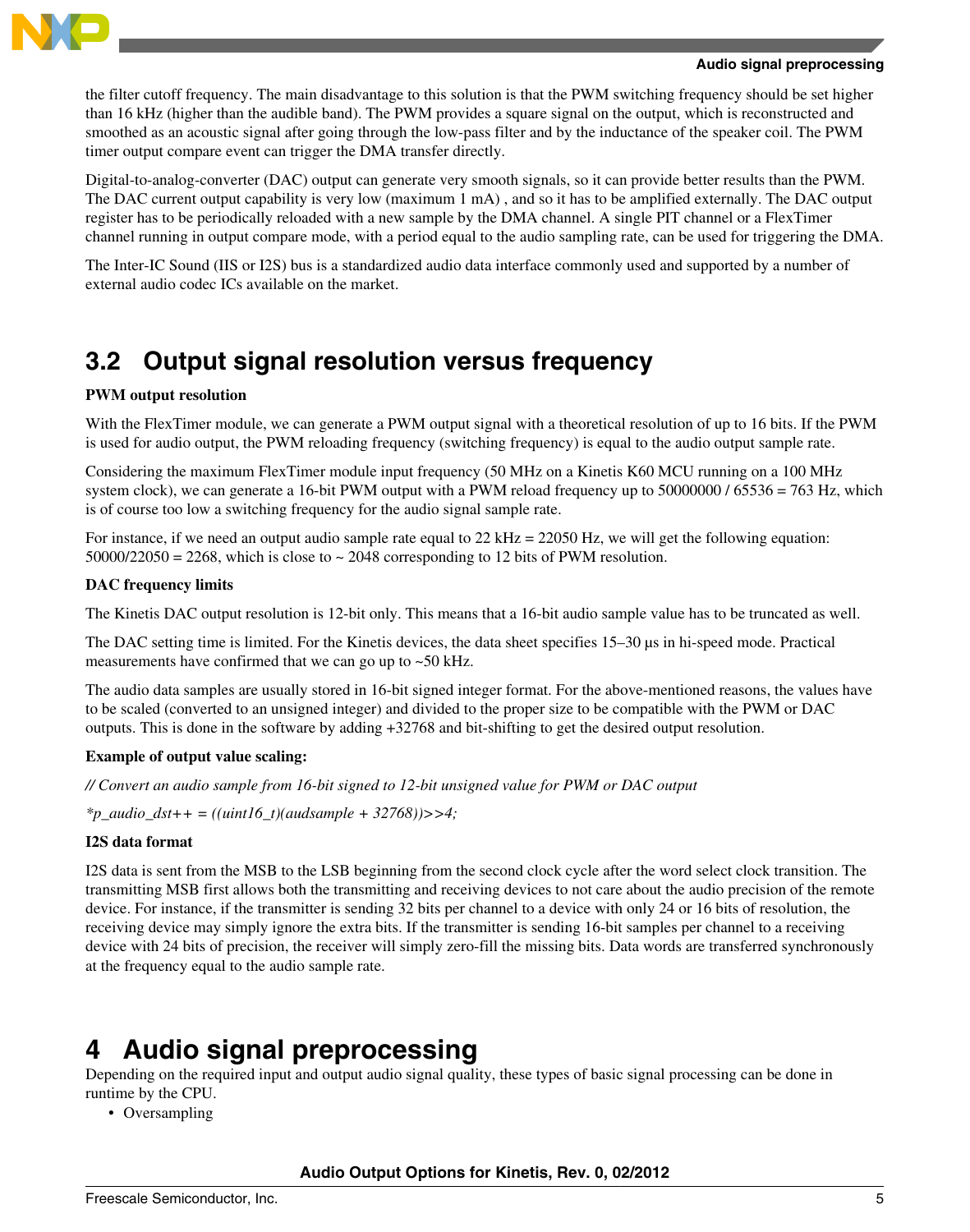

#### **Audio signal preprocessing**

- Signal dithering
- Digital filtering

# **4.1 Oversampling**

Output oversampling helps avoid aliasing, improves resolution, and reduces noise.

In many applications, a common problem is aliasing. Aliasing causes the presence of higher harmonic components in the signal spectrum. It can be a bit tricky to create an effective analog filter, given the maximum available bandwidth and sharp cutoff, without exceeding the Nyquist frequency (which is half of the original sampling frequency). By increasing the bandwidth of the sampled signal (increasing the sampling frequency), we can create an anti-aliasing filter with less complexity, a sharp cutoff, and a higher effect. The cost of this strategy is that the result is a slower sampler.

### **4.2 Digital filtering**

With fast CPU cores, we can implement a high-order digital filter, which is the easiest and cheapest way compared to the pure analog filter solution. For the anti-aliasing filter, we can calculate a low-pass filter with the cutoff frequency set just below the Nyquist frequency.

### **Equation 1:** $F_n = F_s/2$

There are two basic types of digital filters: finite impulse response (FIR) and infinite impulse response (IIR). This document does not deal with the theory of digital filtering. Please refer to available documentation for more details.

In principle, the FIR filters are easier to implement and are always stable (because there is no feedback), at the cost of more CPU cycles and the memory needed for calculation. Moreover, properly implemented FIR filters have a constant group delay, resulting in low signal distortion within the whole signal band.

IIR filters provide a better approximation of the classical analog filters. However, use of an IIR filter has some drawbacks: it may significantly reduce the number of CPU cycles, the implementation is not so straightforward as compared to an FIR, and there is a risk of instability for the high-order filters as well as higher signal distortion. Moreover, the filter coefficients are higher than  $|1.000|$ , causing calculation difficulty without floating point support.

FIR / IIR filter coefficients can be easily calculated by specialized PC software filter design tools such as Matlab or QEDesign. See the example of the FIR filter designed in the QEDesign software.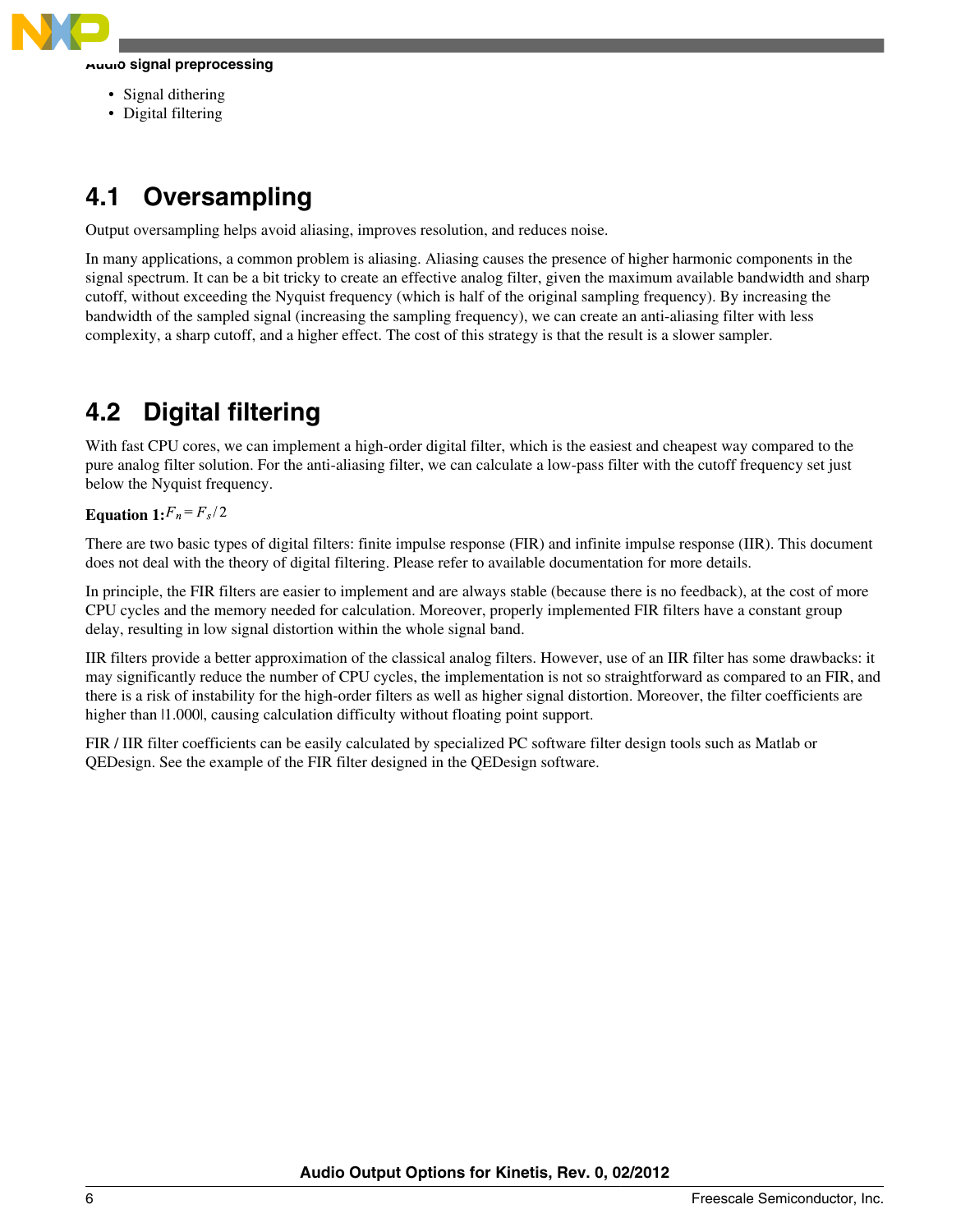



**Figure 3. FIR filter frequency char**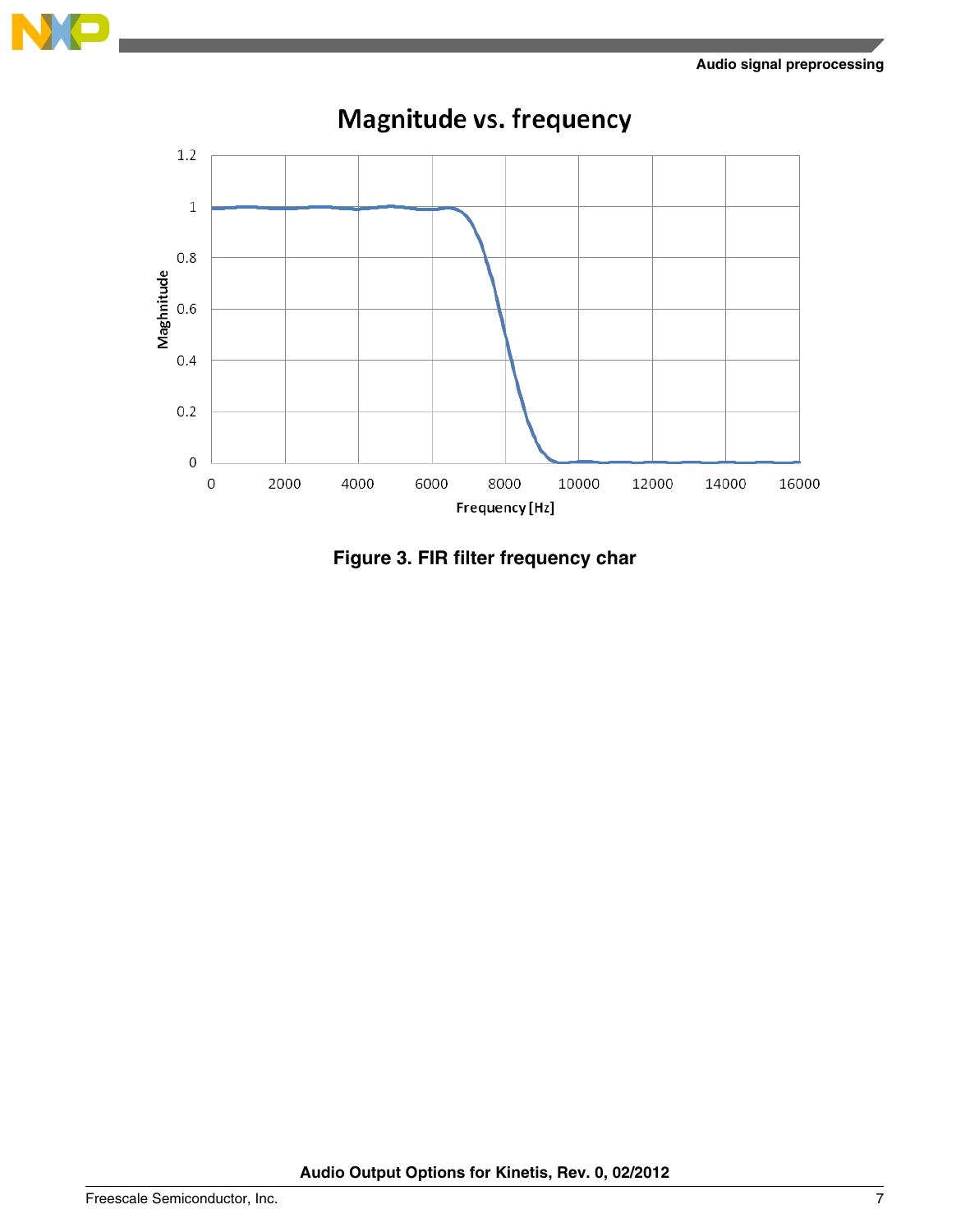



Log. magnitude [dB] vs. frequency

**Figure 4. FIR filter frequency char (magnitude in dB)**

# **4.3 Signal dithering**

In audio, whenever we go from a high resolution signal to a low resolution signal, there will be a certain quantization error as a result. If we truncate the signal resolution to a lower resolution, for instance from 16 bits to 12 bits, one will notice that because of the small number of quantization steps, there are stair-steps where several consecutive samples can end up at the same level as the result of the lower bit truncation. The original waveform will be quantized such that there are groups of small square waves (stepped signal waveform), but the properties and harmonic distortion are similar to that of square waves. These stair steps in the waveform have an audible effect by adding determinable harmonic distortion at the higher frequencies, which is noticeable as a ringing sound in the original audio record.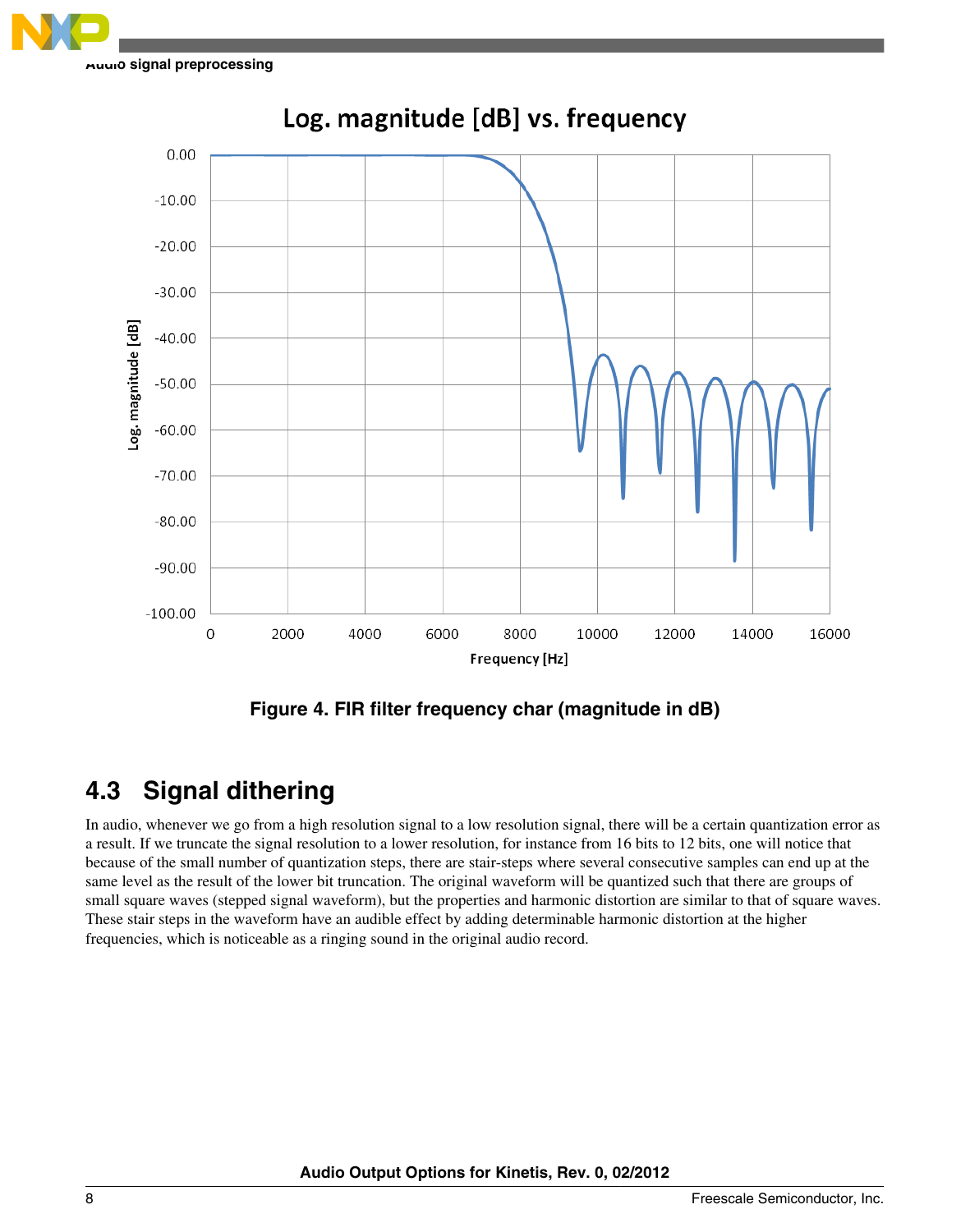

#### **Audio signal preprocessing**



**Figure 5. 16-bit sine wave truncated to 12 bits (with quantization steps)**

The concept of dithering is to add some random noise to the waveform in order to break up the stair-stepped waves. In our working example, we're dithering 16 bits to 12 bits, so we will add 5 bits of noise. In reality this means that we will add randomly selected numbers from 0–32 to the original signal. (If we work with signed integer values, we will add random values from –16 to +16.) The CPU can generate a set of pseudo-random values by a simple software function with the same statistical probability: this is called the "Rectangular Probability Density Function" (RPDF), the equivalent to the "roll of a die."

These random numbers, however, can't be totally random. For the dithering noise, we would rather use numbers generated by the "Triangular Probability Density Function" (TPDF), equivalent to the roll of two dice and the sum of the numbers on the two dice. The reason we use the TPDF as the source of dithering noise is the certain effect.

Let's consider a DC signal at the halfway of two quantization steps. We want there to be a 50% sure chance that it ends up on one quantization step or the other (the most probable values). If the DC signal is far from one quantization step level and closer to the other, it has a lower probability. In other words, the numbers in the middle of the range between the two quantization steps are randomly generated with the highest probability, and the minimum or maximum values from the range have the lowest probability. Once the samples are filtered at the D/A converter, the end product will yield appropriate results. If we add this noise number to the original 16-bit sample before conversion (bit-shifting by 4) to a 12-bit resolution, we will get a resulting 12-bit waveform with no determinable "stair steps," and these steps are dithered by random quantization fluctuations of single bits between the two quantization steps.

In the signal spectrum plot [\(Figure 6](#page-9-0)) we can see that the higher frequency noise peaks are effectively suppressed. However, the total noise floor will be increased and the sound will be more natural to the human ear.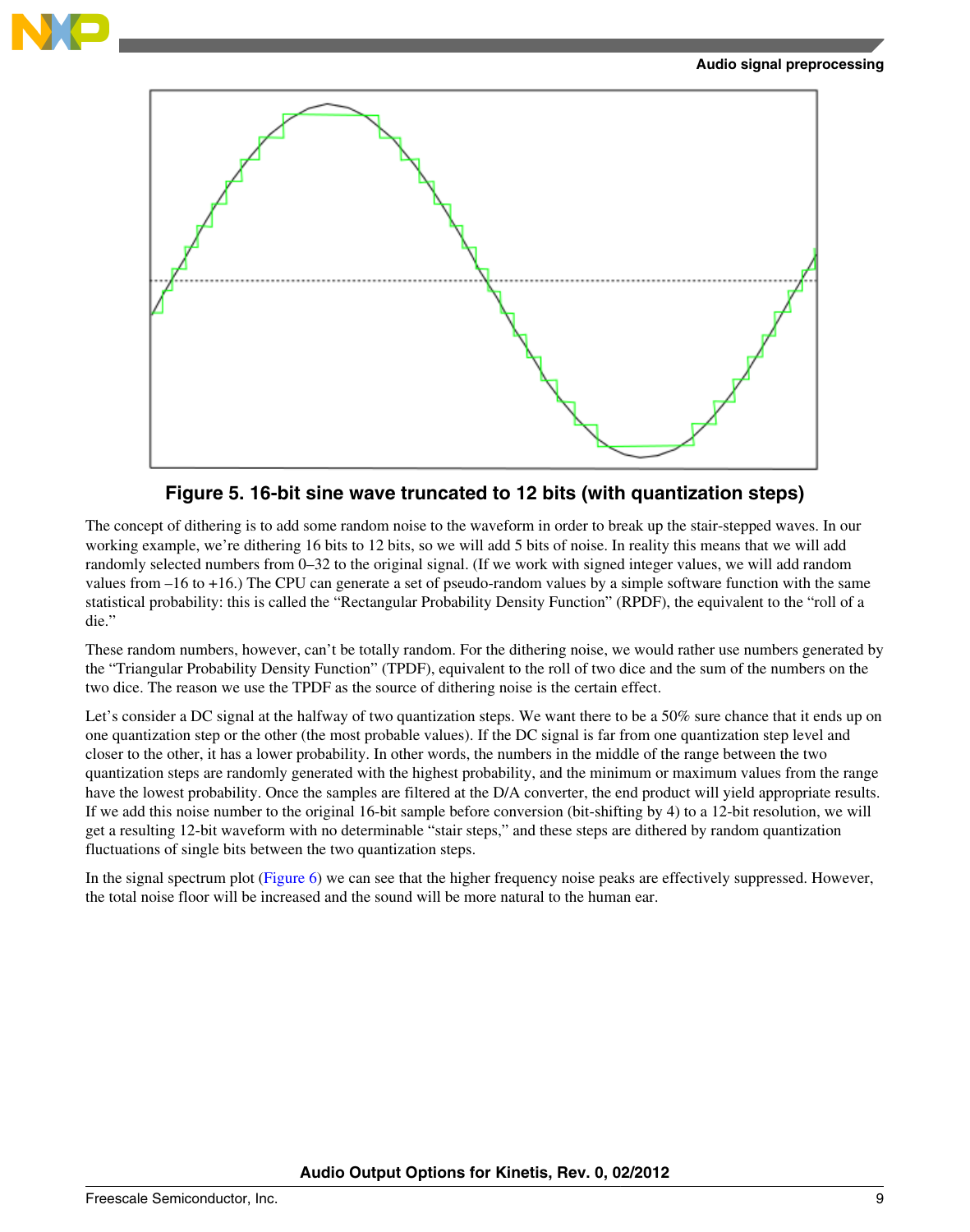<span id="page-9-0"></span>

#### **Demo software example**



**Figure 6. 16-bit sine wave, with dither noise added; truncated to 12 bits (steps dithered)**

# **5 Demo software example**

Two example software projects targeted at the Kinetis K60 MCU have been created to demonstrate audio playback performance in the real world. The Freescale Tower system based on the TWR-K60N512 board, and the TWR-PROTO board with customized output analog filter circuits, have been used for demonstration software development and testing.

Both software projects show the playback of an uncompressed mono audio recording stored in memory.

The first simple software project does not run under the operating system, and replays the audio record stored inside the internal MCU flash memory. The second project uses the MQX OS and file system, reading the audio records stored externally in \*.wav files located on an SD-card or USB stick. Both software projects can be compiled via the IAR compiler.

For the MQX project, the BSP & PSP stationary libraries, MFS (mqx file system) library, and SD-card driver are reused. Configuration of the DMA, FlexTimer PWM, DAC, and I2S peripherals have been done by bare-metal based drivers. The Freescale MQX OS package has to be installed on the computer.

An audio record is stored in raw form as 16-bit signed integer PCM samples (\*.wav format). For the bare-metal project, the length of record is limited by the amount of flash memory available on the device.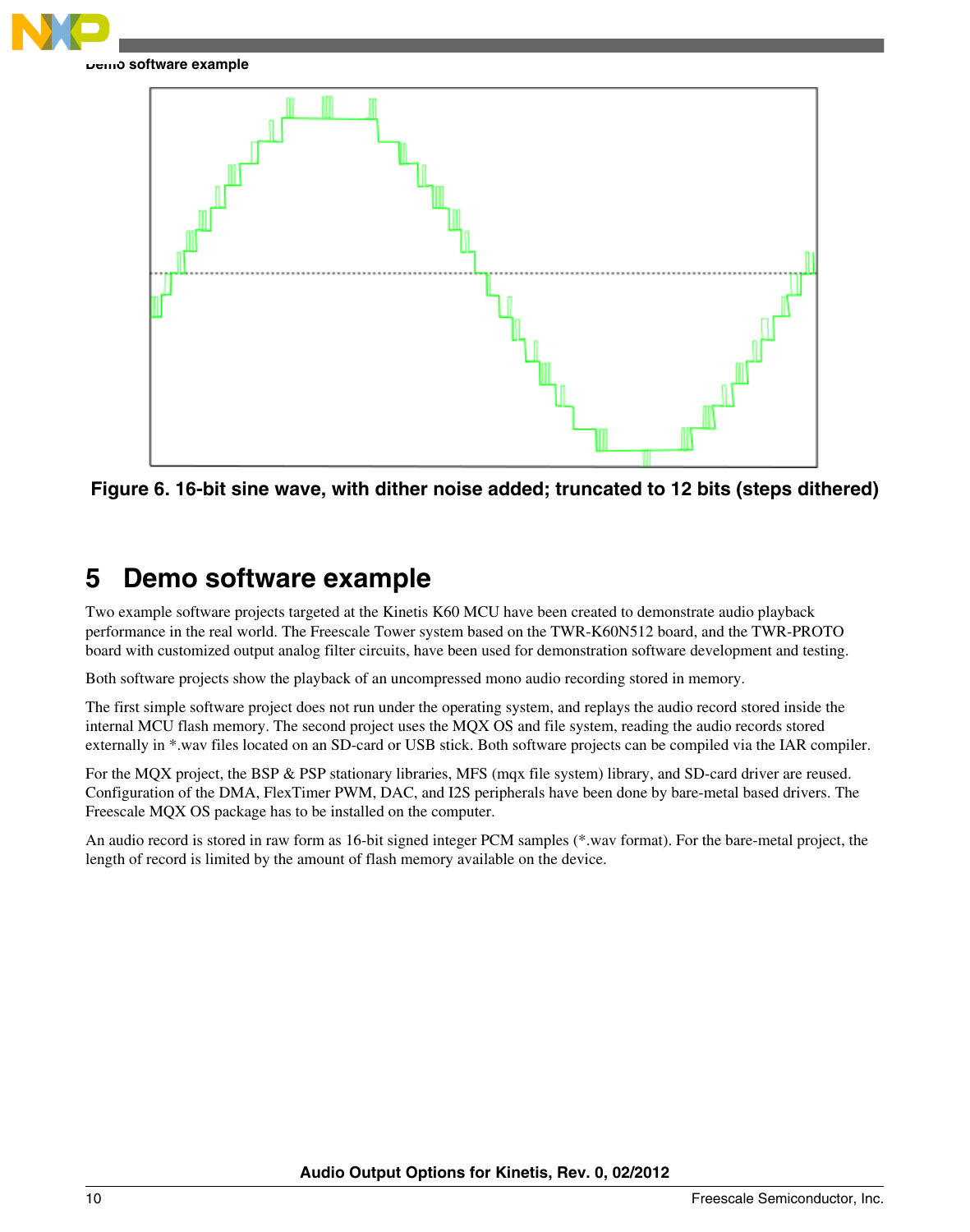

#### **Demo software example**



**Figure 7. Flowchart of demonstration program**

**Audio Output Options for Kinetis, Rev. 0, 02/2012**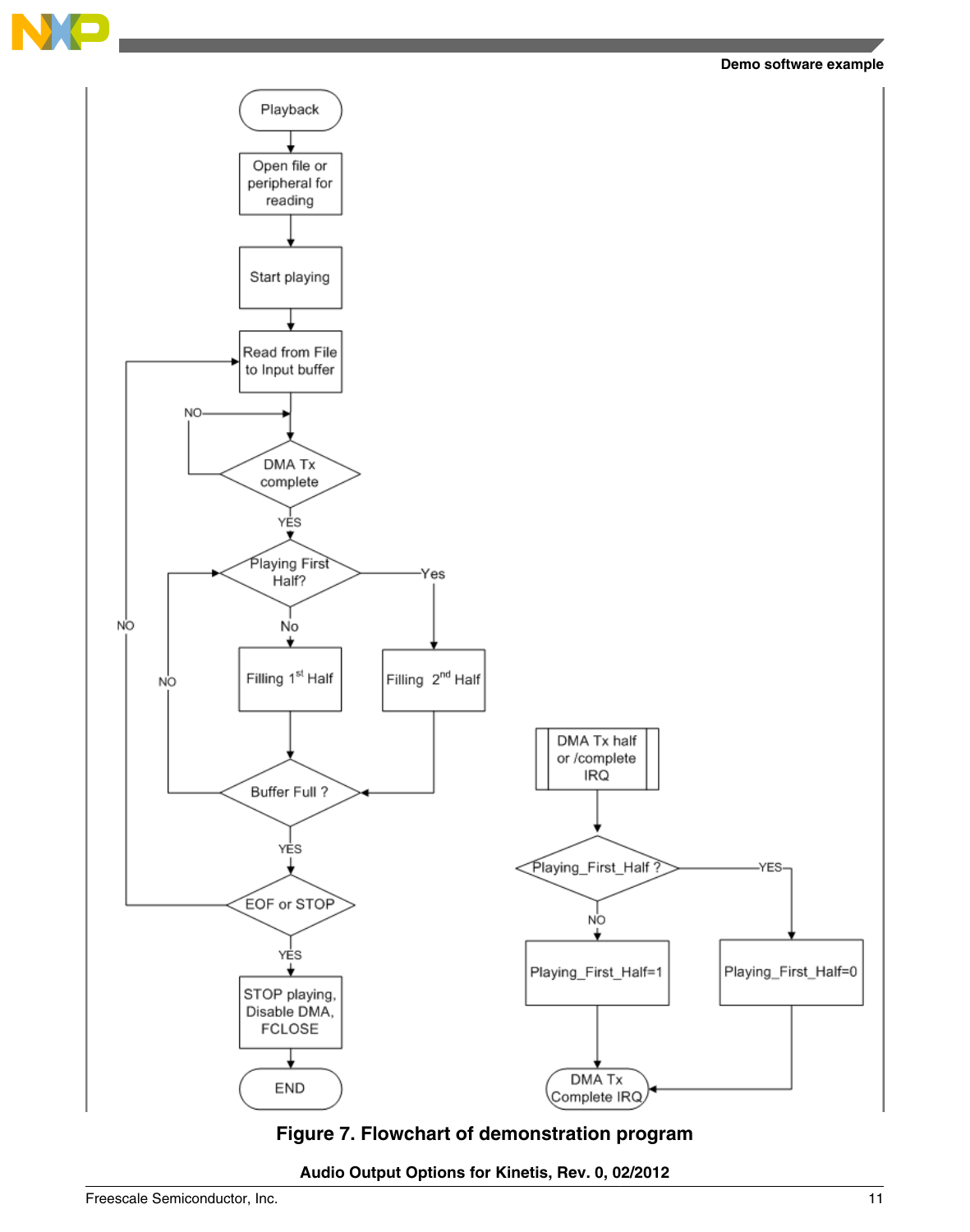# <span id="page-11-0"></span>**6 Audio output hardware considerations**

As mentioned above, for the PWM output, we can use a simple RC filter for reconstruction of the PCM samples. PWM output can provide enough current for driving low-impedance headphones, or an external amplifier input, directly.

# **6.1 PWM hardware output**

The PWM output signal from the FlexTimer output is fed to a simple low-pass RC filter to generate an output voltage. The output voltage is proportional to the average time spent in the High state (a 50% duty cycle is equal to one half of the maximum output voltage, in other words  $1.65$  V when VDD = 3.3 V). When this is averaged over time, we can reconstruct the original analog signal.

The cutoff frequency has to be set equal to, or just under, the Nyquist frequency, which will additionally suppress the unwanted high frequency noise. Since the application can support different sample rates (8000/11025/16000/22050/44100), we must take into consideration the bandwidth limitation caused by the lower sample rates. A higher PWM frequency can be filtered more easily, but the PWM resolution may be limited.

For instance: if the original signal sampling frequency is 8 kHz, the filter cutoff frequency has to be set to 4 kHz. This ensures that almost the entire audio spectrum is passed through, but the PWM switching frequency and noise is filtered.

These formulae are valid for the RC filter component values:

**Equation 2:**  $f = 1/2 \times RC$ 

**Equation 3:**RC =  $1/2 \times f$ 

Where 'f' is the filter cut-off frequency.

In our example (f = 4 kHz), the R =  $1.2$ k $\Omega$  and C =  $33$ nF

See the example of a filtered sine wave (500Hz) generated by PWM output and filtered.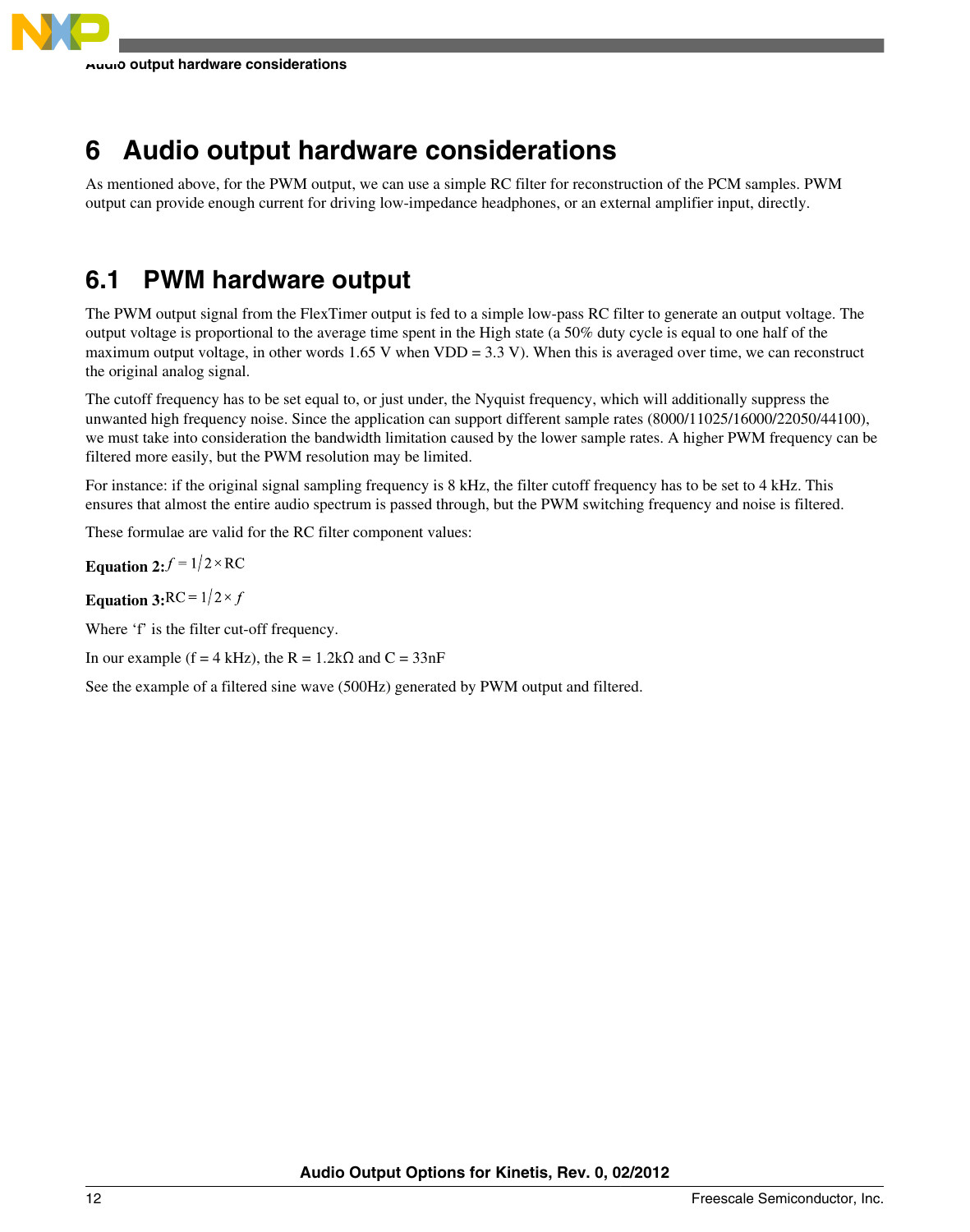



**Figure 8. Example: Sine wave (500 Hz) generated by PWM**

# **6.2 DAC hardware output**

The DAC output current is limited, so it has to be amplified. We can use a simple amplifier acting as an analog low-pass filter with a one-stage or a two-stage Op-Amp. Using a low noise op-amp with a fast slew rate is recommended. A simple two-stage op-amp has been designed, simulated, and tested. The following is the design for an 8 kHz cutoff frequency.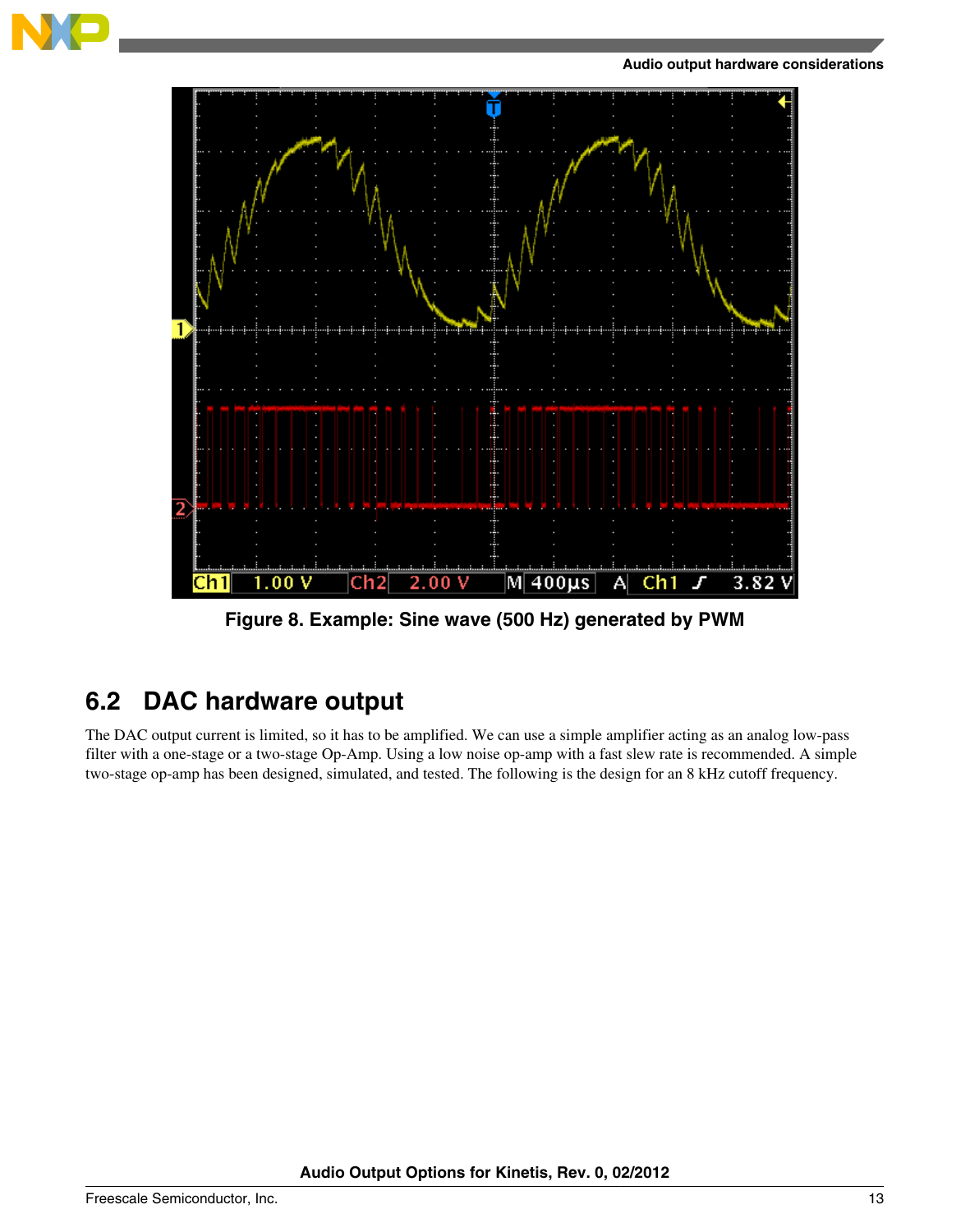

#### **Audio output hardware considerations**



**Figure 9. PWM/DAC output filter example**

### **6.3 I2S output**

The I2S bus can optionally be used as an audio output, feeding the data to an appropriate audio codec IC or a DAC converter with I2S support. In our example, the TWR-AUDIO-SGTL Freescale Tower system audio card has been used. This card is based on the SGTL5000 codec, but any other codec can be used.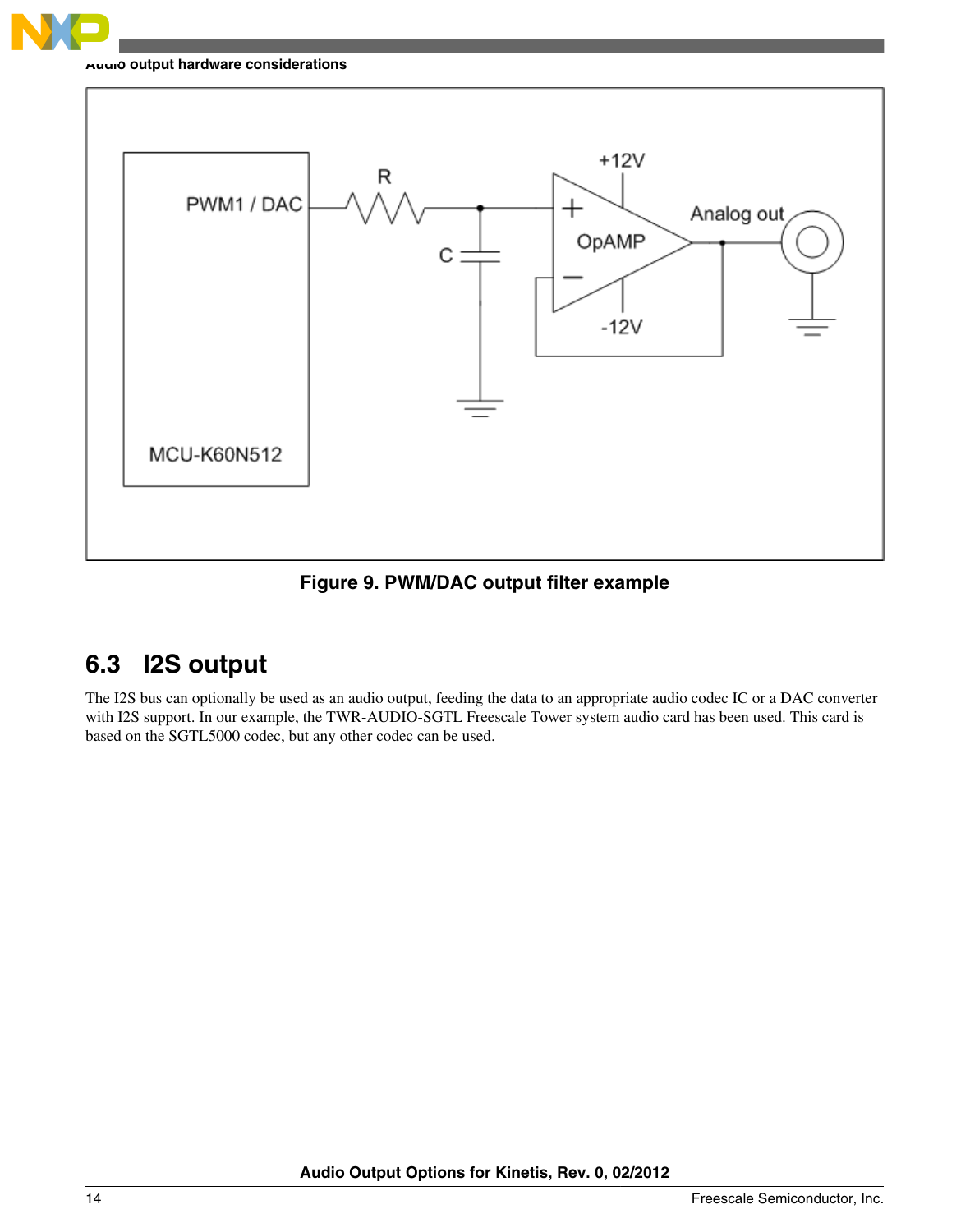<span id="page-14-0"></span>

#### **Conclusion**



**Figure 10. MQX demonstration software application block diagram with I2S output**

# **7 Conclusion**

This document deals with the basics of the audio reproduction possibilities for the Kinetis MCUs. However, it can be re-used as a reference for any other microcontroller-based application that requires simple audio output. The purpose of this application note is not to describe a high-quality audio solution. Elementary techniques and known issues of digital audio processing have been mentioned, but for a more detailed theory, specialized literature resources should be consulted.

# **8 Testing and validation**

For testing and development, the Freescale TOWER modular system has been used.

- TWR-K60N512
- TWR-ELEV
- TWR-PROTO (with customized analog output filter design)

The demonstration software source project is based on the MQX Real-Time Operating System (RTOS). The Freescale TOWER system together with the MQX OS can serve as a smart development platform for embedded MCU applications.

For more information see:

- www.freescale.com/tower
- http://www.towergeeks.org/
- www.freescale.com/mqx

# **9 References**

For testing and development, the Freescale TOWER modular system has been used.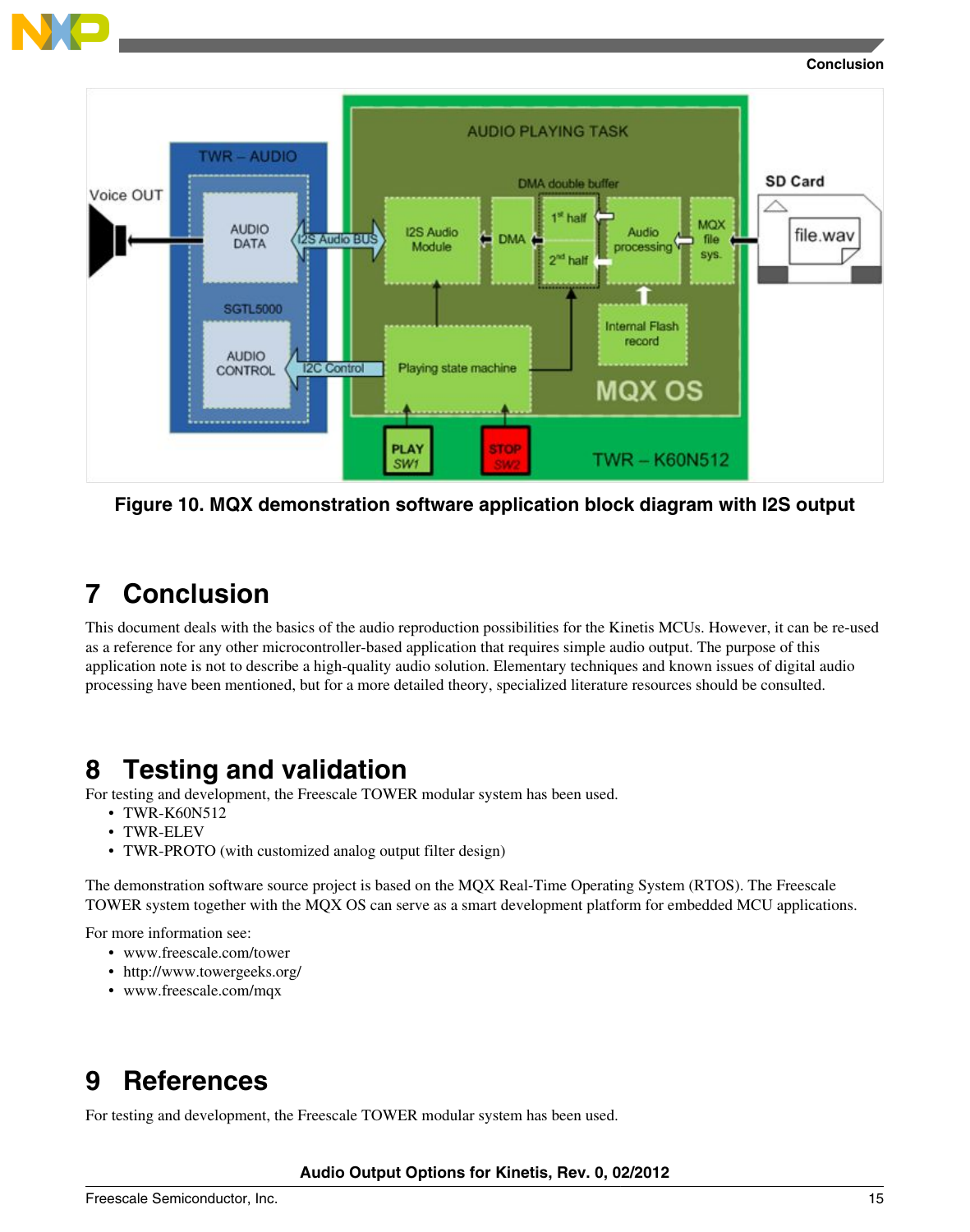

**References**

- 1. Aldrich, Nika (2002, April 25). "Dither Explained: An explanation and proof of the benefit of dither for the audio engineer." Version 5.5.02. [downloaded 2011-12-05]. Retrieved from the web site: http://www.users.qwest.net/~volt42/ cadenzarecording/DitherExplained.pdf
- 2. Steepest Ascent (2006). **DSPedia**. Introduction to DSP, Version 4.4/9/07. http://www.steepestascent.com